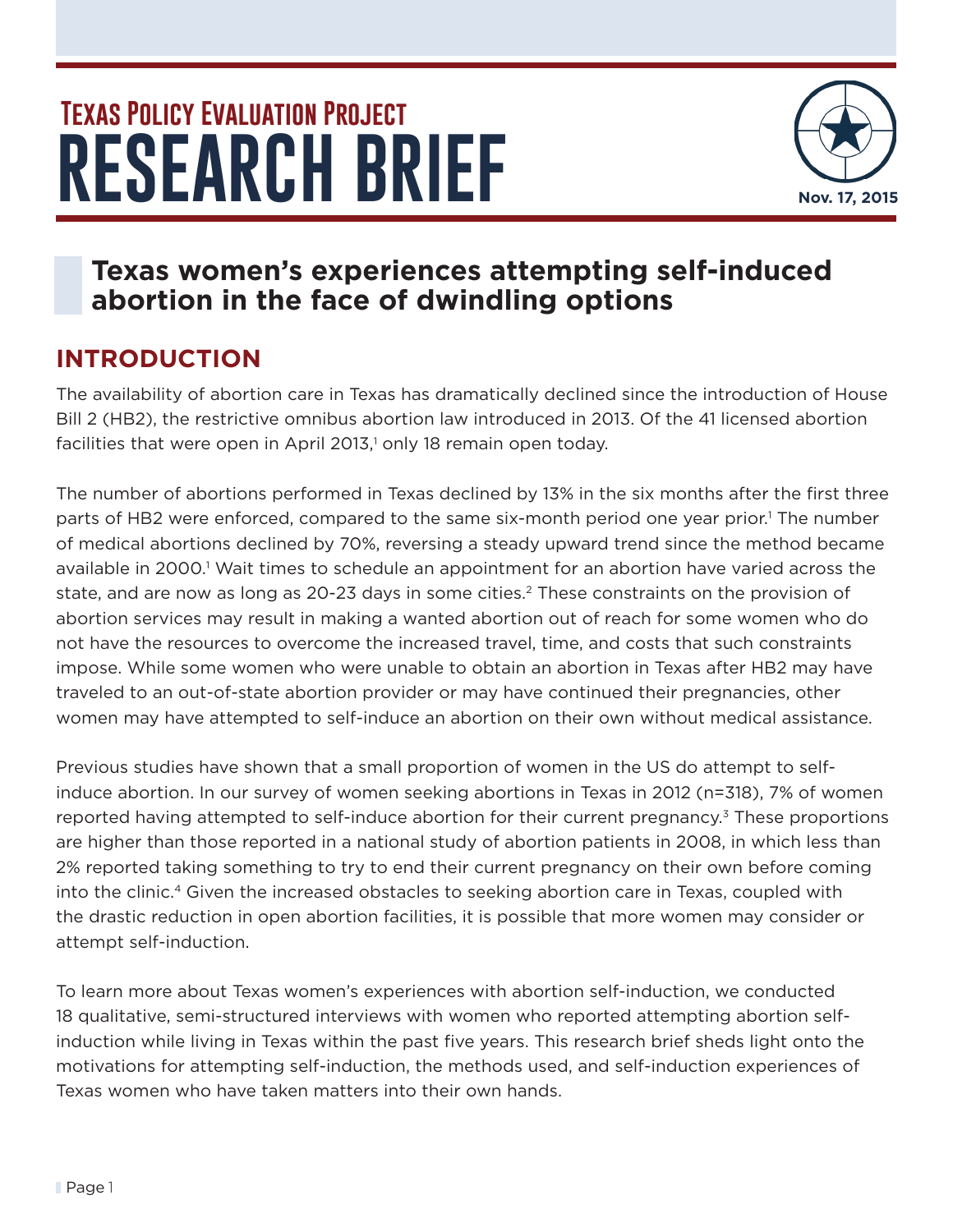## **RESULTS**

#### **Reasons for abortion self-induction**

There were four primary reasons why women tried to self-induce their abortion: 1) they did not have the money to travel to a clinic or to pay for the procedure; 2) their local clinic had closed; 3) a close friend or family member recommended self-induction, and 4) to avoid the stigma or shame of going to an abortion clinic, especially if they had had prior abortions. No single one of these reasons was sufficient for a woman to consider self-induction; while women in our study were diverse in many ways, a common thread was that poverty layered upon one or more additional obstacles left them feeling that they had no other option.

Almost all of the women contacted or considered contacting a clinic at some point during their abortion process. They knew about specific abortion clinics from their own prior abortions, their social networks, or internet searches. Some women inquired about services at a local clinic, but they found it was closed or the cost of the procedure was too high. A few women considered clinics farther away but decided against traveling because they were too far or transportation was too expensive. One woman who sought an abortion after HB2 was implemented found that her local clinic had closed; she emphasized that traveling to a farther clinic was not possible for her:

*"I didn't have any money to go to San Antonio or Corpus. I didn't even have any money to get across town. Like I was just dirt broke. I was poor." (24-year-old woman, Lower Rio Grande Valley)*

Procedure costs, travel distances, and clinic closures contributed to these women's decisions to use more affordable abortion options closer to home despite their preference for obtaining a procedure at a clinic.

Other women looked into abortion services after attempting to self-induce, primarily because their self-induction method did not work. One woman explained her decision to try to self-induce an abortion only a few months after her most recent abortion:

*"I just wanted something to work. I didn't want to have to spend the money again. I didn't want to have to do the drive. Not to mention, you know, I don't have other family. My family lives out of country so I'm stuck in this town by myself. And my boyfriend I have, but he works, you know, he works and I have to find somebody who's willing to drive me two and a half hours and back." (26-year-old woman, Corpus Christi)*

#### **Self-induction methods**

The self-induction methods that women used fell into two broad categories: home remedies such as herbs, teas, and vitamins, and medications obtained in Mexico without a prescription. In some cases, women used more than one method (Figure 1). Women found out about ways to self-induce abortion from a trusted friend or a family member or from internet searches.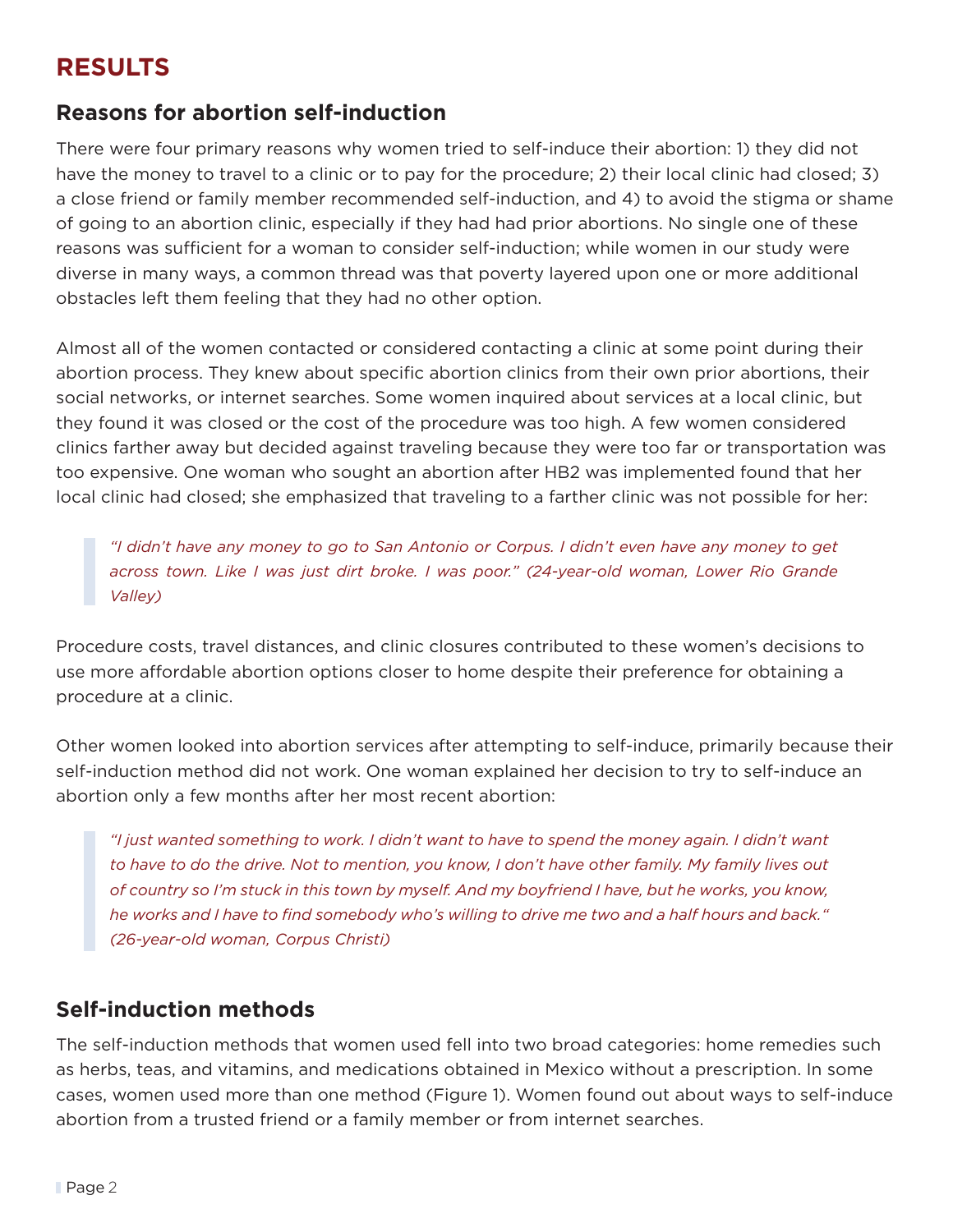Women who used medications to self-induce bought them from pharmacies in Mexico themselves

or had a friend or family member do so. Most women reported having little or no difficulty finding the medication they were looking for. None of the women had a prescription for the medication they were seeking, but most did know which specific medication to ask for. They either asked for misoprostol (Cytotec) by name, or asked for a "medication to cause an abortion." In some cases, the pharmacist gave instructions about how to take the medication and the dosage.





#### **Abortion experience and pregnancy outcomes**

Ten women reported having a complete abortion after taking medications. Most knew the medication to be misoprostol (or Cytotec), one said she obtained hormonal injections, and one took a medication that she said the pharmacists identified as a "steroid."

Women who used misoprostol used varying doses and routes of administration. Most had similar abortion experiences with intense cramping and then passed large clots. Since the process was not overseen by a clinician, sometimes women wondered what symptoms were normal. As one woman explained:

*"It started off slow and…went from zero to sixty real quick and it was just like really painful, intense cramping. It was the worst cramping I've ever had and probably one of the worst pains I've gone through. And there was also the fact that I'm doing it at home, we're not - though we have all of the information as to how much bleeding is too much bleeding, you know, or that, there's always that slight uncertainty of like I don't really know what I'm doing." (24-year-old woman, Lower Rio Grande Valley)*

Women confirmed their abortion was complete in three ways: seeing a doctor, calling the pharmacist who provided the medication, or having a normal period. Many women expressed fear or concern that disclosing their abortion to a provider could result in potential judgment or legal ramifications. Women were generally aware that they could tell a health care provider that they were having a miscarriage. One woman who had such a concern went to the doctor anyway because she was eager to ensure that the abortion was complete:

*"I think at the time I read something, you know, that you're not supposed to do an abortion outside the clinic or you'll go to jail or something. And so I was really scared to go back to a doctor and tell them that I wasn't pregnant anymore. So I had to go just to double-check, you know, if it all came out. And they checked and they didn't see anything and she told me that she does think that I had the miscarriage." (26-year-old woman, Lower Rio Grande Valley)*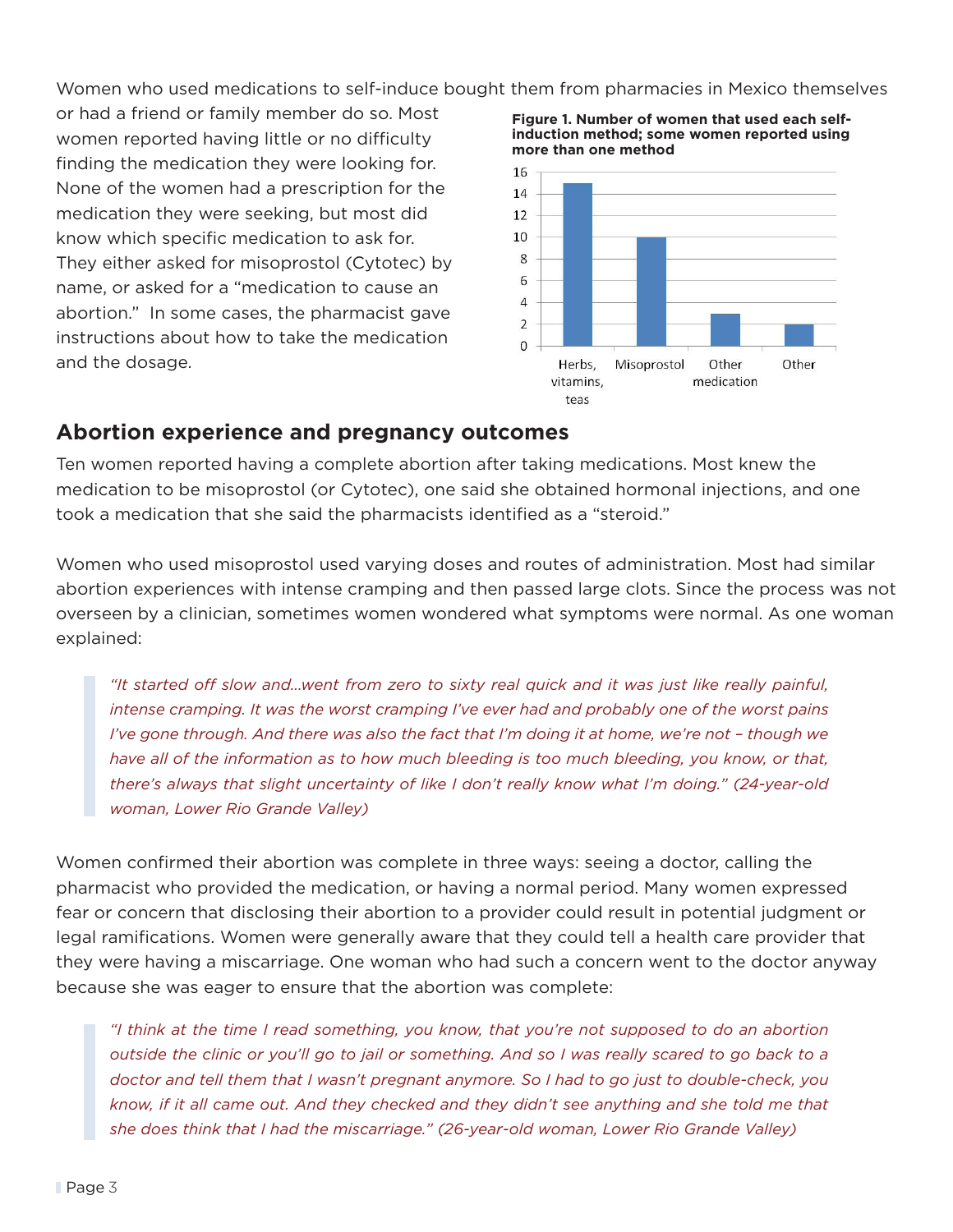Three women did not think they had a complete abortion after taking misoprostol and sought medical care. One woman did not experience any bleeding and went to an abortion clinic in Texas. Another experienced cramping and pain, but no bleeding; her husband returned to Mexico for more pills, and she repeated the process but did not feel it worked. She decided to continue the pregnancy after a doctor confirmed she had a healthy pregnancy. The third woman had ongoing bleeding and revealed to her regular gynecologist that she had an abortion. She said the provider prescribed birth control pills to complete the process.

Six women used herbs, teas, caffeine, seeds, and vitamin C to attempt to self-induce an abortion. They tended to use a combination of methods for one to four weeks. For example, one woman described what it was like to take "basically 3 pills every hour" for more than a week:

*"Yeah, it was just the caffeine that really gave me the symptoms…Oh, I also remember now that I took black cohosh so that's when I did some research and they said black cohosh with vitamin C would work. And then a special root pill. I can't remember the name. And after a while taking all the pills was very nauseating and I didn't want to do it anymore. So, it was just a lot to take in and I wasn't taking it well, but I kept doing it anyway." (20-year-old woman, Houston).* 

None of these women had a complete abortion using these methods, and they all ultimately obtained a surgical abortion when it seemed that their self-induction methods were not working or they worried that the cost of a clinic abortion would increase if they waited longer. For example, one woman, who had had a previous abortion at her local clinic but found it had closed, tried to self-induce unsuccessfully with herbs. When the method did not work, she traveled 150 miles to an abortion clinic:

*"I went in it with the best of hope that it [the herbs] would [work], but after a while it was like, you know what, this isn't going to work. It's going to become…. worried, you know, that it's too far along, where the price increases, and I was like I've just got to get it done now. And I just said well, there's only like what – I think there's less than ten clinics in all of Texas now and they're going to be busy. So when I call to make the appointment, you know, I couldn't – I think the earliest they saw me was like a month from when I called because they're so busy, you know." (26-year-old woman, Corpus Christi)*

Many women expressed concern about the safety of the self-induction method they were trying. In some cases they described a line of risk that they would not consider crossing. For example, one woman who took herbs or vitamins felt that trying to get pills from Mexico was too dangerous. Another woman was willing to get pills from a pharmacy in Mexico, but would not have considered seeking a surgical abortion at a clinic in Mexico.

When asked what they would say to a friend with an unwanted pregnancy who asked for advice, a few women who attempted self-induction would recommend their method to other women, but many would not. The main reason they said they would advise other women to go to a clinic was for their health and safety. Women acknowledged that cost played a substantial role and would likely be a barrier for other women, but they would still encourage them to find a way to go to a clinic.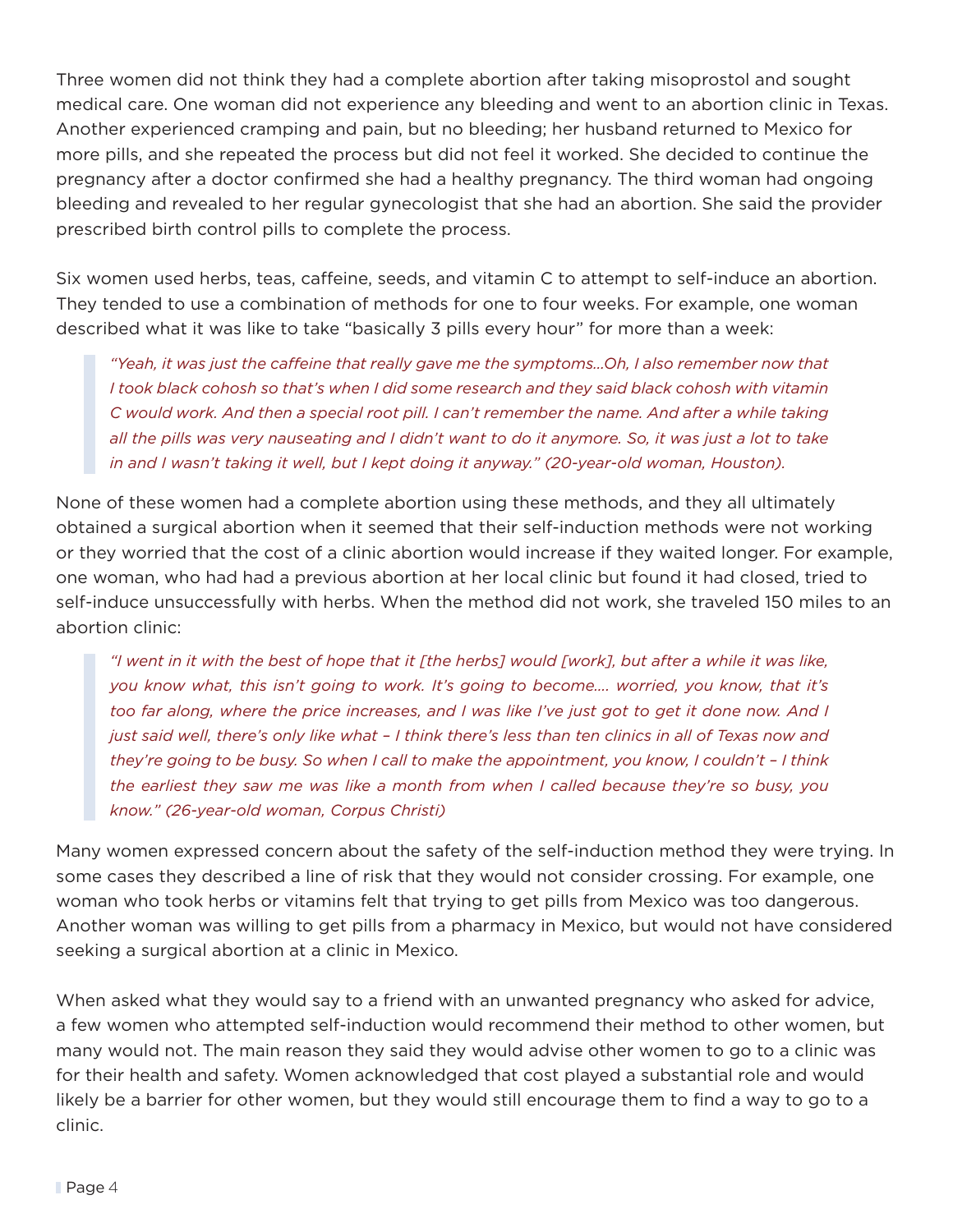At the end of the interview, we asked women what made them choose to participate in the study. Some women said that they hoped their story would be helpful to other women in the future, and others said they had not discussed their self-induction before and were glad to have the chance to do so. As one woman said of her interview, "It's actually really relieving and I guess it's good for other people to know that they're not by themselves. It wasn't an easy thing to do but it was something that we thought was right and we shouldn't be judged for it."

## **CONCLUSIONS**

- Most women would have preferred a clinic abortion but felt that it was out of reach financially and logistically. Poverty, limited resources, and local facility closures limited women's ability to obtain abortion care in a clinic setting and were key factors in deciding to attempt abortion self-induction. This is consistent with other research indicating that barriers to accessing clinic-based care are an important reason why women decide to attempt to self-induce their abortion.5
- Texas women who tried to self-induce an abortion used a variety of methods, including medications from Mexico and herbs, vitamins, and teas. Women who used misoprostol tended to have a complete abortion. Women who used home remedies tended to try various methods without success and ultimately sought abortion care at a clinic. These findings are not surprising given the data on efficacy of using misoprostol to induce an abortion, $6$  while other medications and herbs are not generally effective in inducing an abortion. Prior research has indicated that using ineffective methods for abortion selfinduction may contribute to delays accessing clinic-based abortion care, forcing women to obtain a procedure later in pregnancy, when it may be more risky and more expensive.5
- None of the women interviewed here reported using a method of abortion self-induction that resulted in medical complications. However, in a survey we performed in abortion clinics in the summer of 2014, some women reported potentially dangerous behaviors such as getting hit in the abdomen to attempt to end a pregnancy on their own.<sup>7</sup> Little is known about whether women are presenting to emergency departments or other clinical settings with medical complications after abortion self-induction; research on this is needed to inform ways to best support and provide care to women who choose to self-induce.
- As clinic-based abortion care becomes more difficult to access with the closure of facilities across the state, we suspect that abortion self-induction may become more common especially among Latinas near the border, who appear to be more familiar with selfinduction, and among poor women who face barriers accessing reproductive health care. $8$ We plan to continue to document women's stories with self-induction as the landscape of reproductive health care in Texas continues to evolve.

## **METHODS**

From October 2014 to October 2015, we conducted 18 qualitative, semi-structured interviews with Texas women about their experiences with abortion self-induction. Women, who spoke English or Spanish, were 18 years of age or older, and reported a history of abortion self-induction while living in Texas within the past five years were eligible for the interview. Initial participants were women